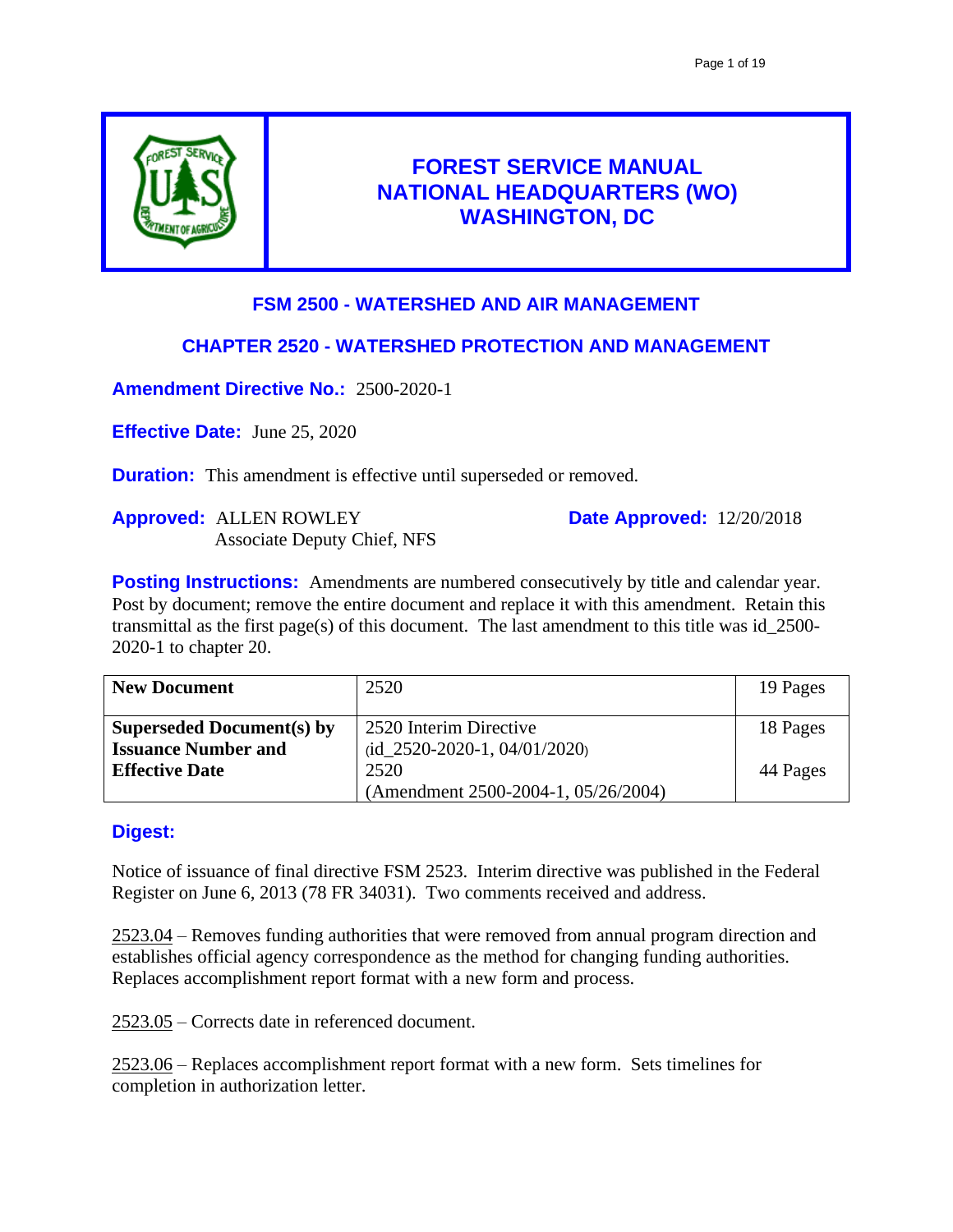Page 2 of 19

### **FSM 2500 - WATERSHED AND AIR MANAGEMENT CHAPTER 2520 - WATERSHED PROTECTION AND MANAGEMENT**

 $2523.1 -$  Updates to Exhibit 01.

2523.2 – Removes incorrect or easily misinterpreted guidance to clarify that BAER does not pay for enforcement actions and that the appropriate 'emergency' response is the closure itself. Clarifies timelines.

2523.3 – Clarifies timelines.

2523.5 – Clarifies timelines and Forest Service responsibility. Includes tribes as entity to coordinate with.

2523.7 – Replaces accomplishment report format with a new form and process.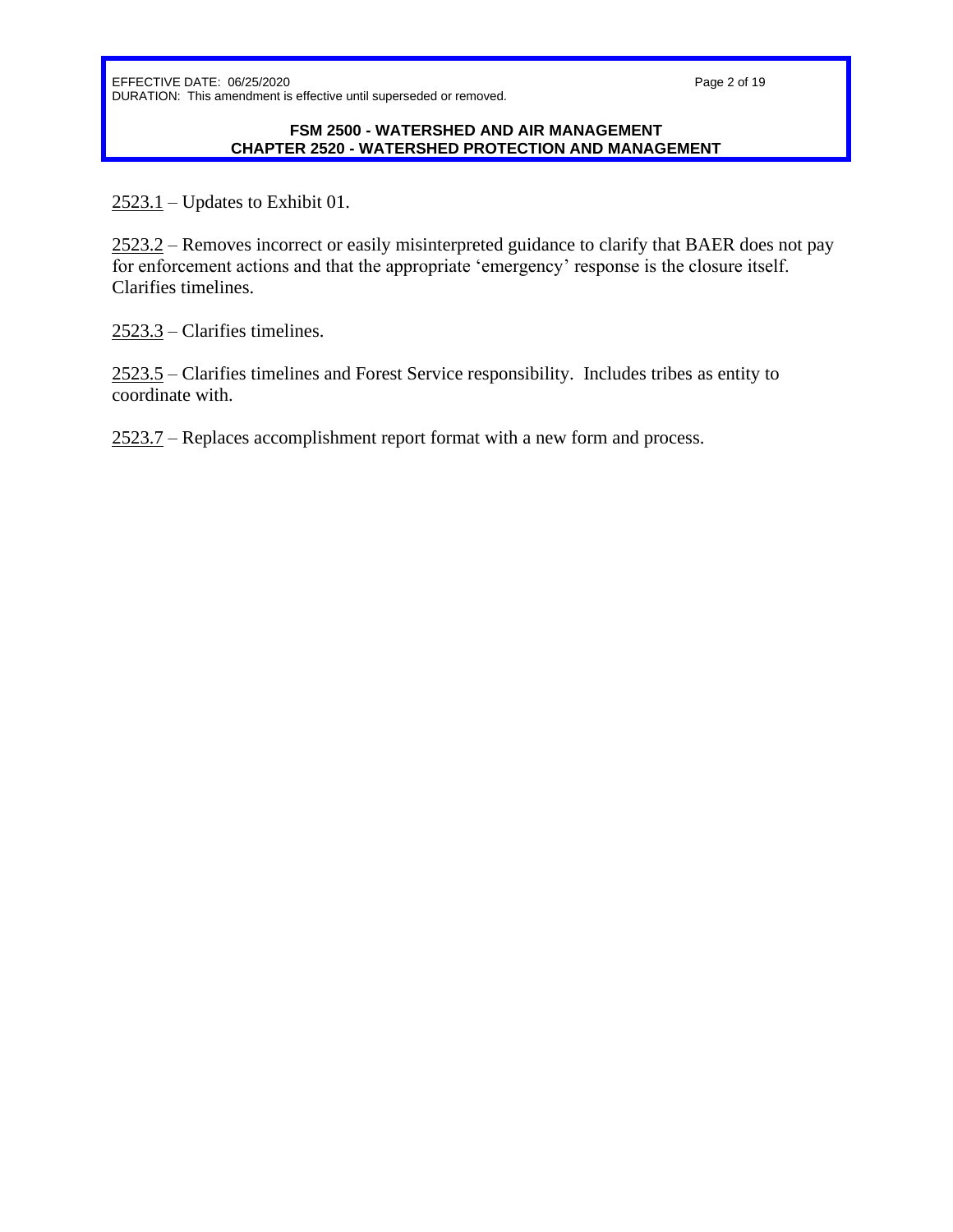Page 3 of 19

## FSM 2500 - WATERSHED AND AIR MANAGEMENT CHAPTER 2520 - WATERSHED PROTECTION AND MANAGEMENT

# **Table of Contents**

| 2523 - EMERGENCY STABILIZATION - BURNED-AREA EMERGENCY RESPONSE                             |  |
|---------------------------------------------------------------------------------------------|--|
|                                                                                             |  |
|                                                                                             |  |
|                                                                                             |  |
|                                                                                             |  |
|                                                                                             |  |
| 2523.04a - Washington Office, Director of Watershed, Fish, Wildlife, Air, and Rare Plants 5 |  |
|                                                                                             |  |
|                                                                                             |  |
| 2523.04d - Forest, Grassland, Prairie, Area Supervisors and District Rangers  7             |  |
|                                                                                             |  |
|                                                                                             |  |
|                                                                                             |  |
|                                                                                             |  |
|                                                                                             |  |
|                                                                                             |  |
|                                                                                             |  |
|                                                                                             |  |
|                                                                                             |  |
|                                                                                             |  |
|                                                                                             |  |
|                                                                                             |  |
|                                                                                             |  |
|                                                                                             |  |
|                                                                                             |  |
| 2523.9 - Coordination Between BAER and Other Post-Fire Recovery Programs  19                |  |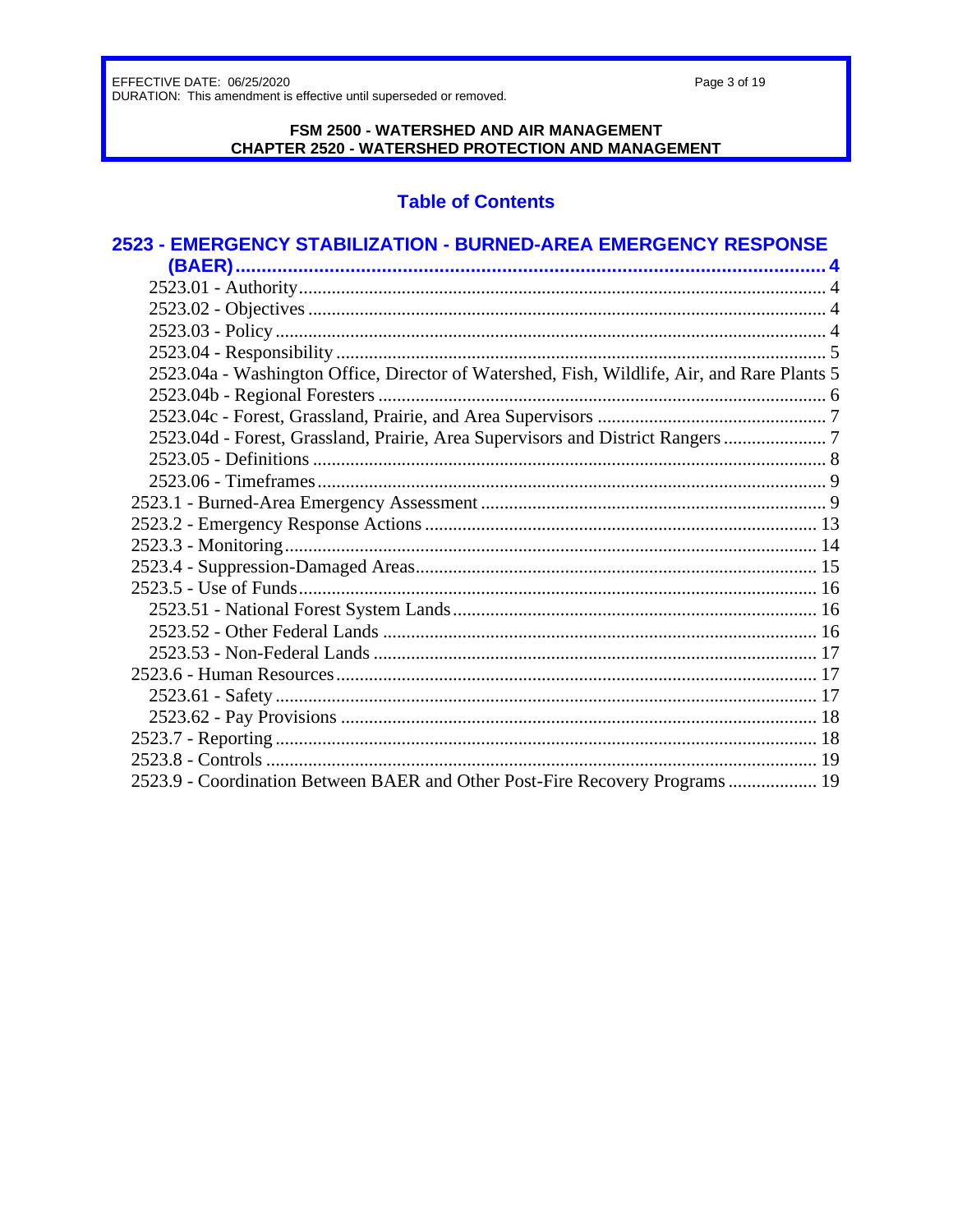Page 4 of 19

#### **FSM 2500 - WATERSHED AND AIR MANAGEMENT CHAPTER 2520 - WATERSHED PROTECTION AND MANAGEMENT**

# <span id="page-3-0"></span>**2523 - EMERGENCY STABILIZATION - BURNED-AREA EMERGENCY RESPONSE (BAER)**

# <span id="page-3-1"></span>**2523.01 - Authority**

Funding authority for the Forest Service to conduct emergency stabilization through Burned-Area Emergency Response (BAER) is contained in the annual Appropriation Act for the Department of the Interior and Related Agencies, which provides for the use of Wildland Fire Management funds for necessary expenses for "emergency rehabilitation of burned-over National Forest System lands and water."

Public Law No. 105-277, Section 323(a) as amended by Public Law 109-54, Section 434 provides authority to enter into watershed restoration and enhancement agreements and expend appropriated funds on non-Federal lands, when there is a clear benefit to the National Forest System lands in the watershed.

Public Law No. 106-558, Section 2 provides authority to pay BAER assessment team personnel true overtime.

# <span id="page-3-2"></span>**2523.02 - Objectives**

To identify imminent post-wildfire threats to human life and safety, property, and critical natural or cultural resources on National Forest System lands and take immediate actions, as appropriate, to manage unacceptable risks.

# <span id="page-3-3"></span>**2523.03 - Policy**

1. Conduct assessments (sec. 2523.1) promptly on burned areas following wildfires larger than 500 acres to determine if a burned-area emergency (sec. 2523.05) exists. Assessments may also be conducted when potential threats to human life and safety, property, or critical natural or cultural resources exist as a result of a smaller wildfire. Critical values addressed by the BAER program are limited to those listed in section 2523.1, exhibit 01.

2. Undertake response actions or emergency stabilization only when an analysis shows that planned actions are likely to reduce risks substantially within the first year following the fire and are compatible with land and resource management plans.

3. Employ measures that provide sufficient protection at the least cost while meeting risk management objectives.

4. Ensure that approved burned-area emergency stabilization measures are expeditiously accomplished before damages or losses are likely to occur and no later than 1 year after containment of the fire.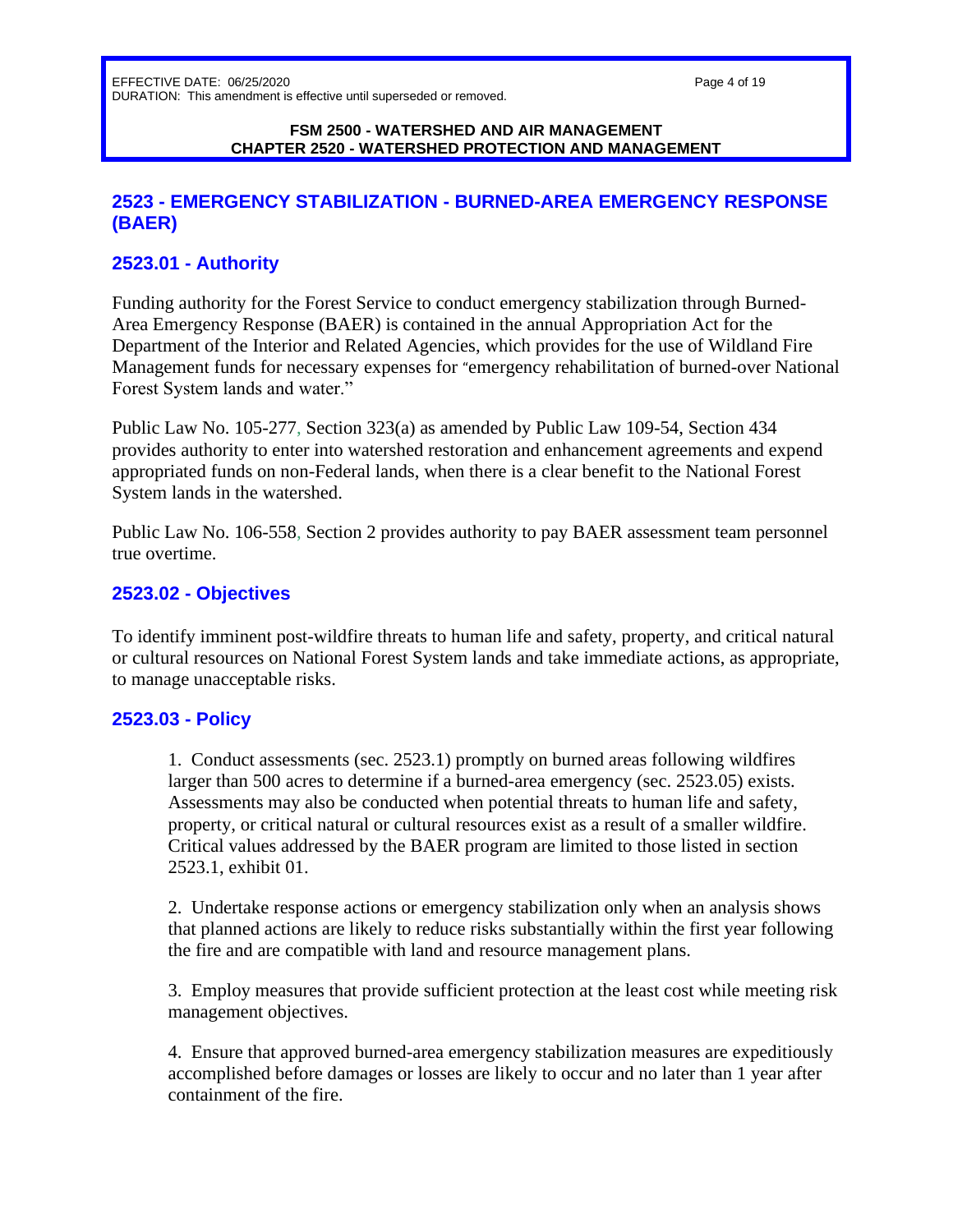Page 5 of 19

### **FSM 2500 - WATERSHED AND AIR MANAGEMENT CHAPTER 2520 - WATERSHED PROTECTION AND MANAGEMENT**

5. Monitor emergency stabilization measures for up to 3 years to ensure they are functioning as planned and to evaluate if maintenance or retreatment is necessary (sec. 2523.3). Invasive species treatment monitoring may occur for up to 1 year.

6. Maintain, repair, or replace emergency treatments for up to 3 years where failure to do so would result in unacceptable risk to critical values (sec. 2523.1, ex. 01 and 02). Invasive species treatment maintenance beyond the first year must be funded with regular program funds, not BAER funds (sec. 2523.22f).

7. Propose response actions in wilderness only if necessary to protect life or property (inside or outside wilderness), manage unacceptable risks to critical resource values outside wilderness, or to prevent an unnatural loss of the wilderness resource (sec. 2323.43b).

8. Use of BAER funds is not appropriate for non-emergency rehabilitation and restoration or to correct undesirable conditions that existed prior to the fire.

# <span id="page-4-0"></span>**2523.04 - Responsibility**

# <span id="page-4-1"></span>**2523.04a - Washington Office, Director of Watershed, Fish, Wildlife, Air, and Rare Plants**

The Washington Office, Director of Watershed, Fish, Wildlife, Air, and Rare Plants (WFW) has the responsibility to:

1. Ensure that safety requirements are included in BAER personnel qualifications and in other aspects of the BAER program.

2. Assign specific BAER funding approval authority to the Regional Forester. Established approval authorities will remain in place unless changed through official agency correspondence.

3. Within the required timeframe, take action on requests for BAER funds for emergency stabilization of burned areas for those projects above the Regional Forester's delegated funding authority (sec. 2523.06).

4. Establish guidelines for identifying appropriate emergency stabilization measures.

5. Develop BAER policy and technical training.

6. In conjunction with the Regional Foresters and Research Scientists, identify National (Level III) BAER monitoring needs (sec. 2523.3) and disseminate Level II monitoring results.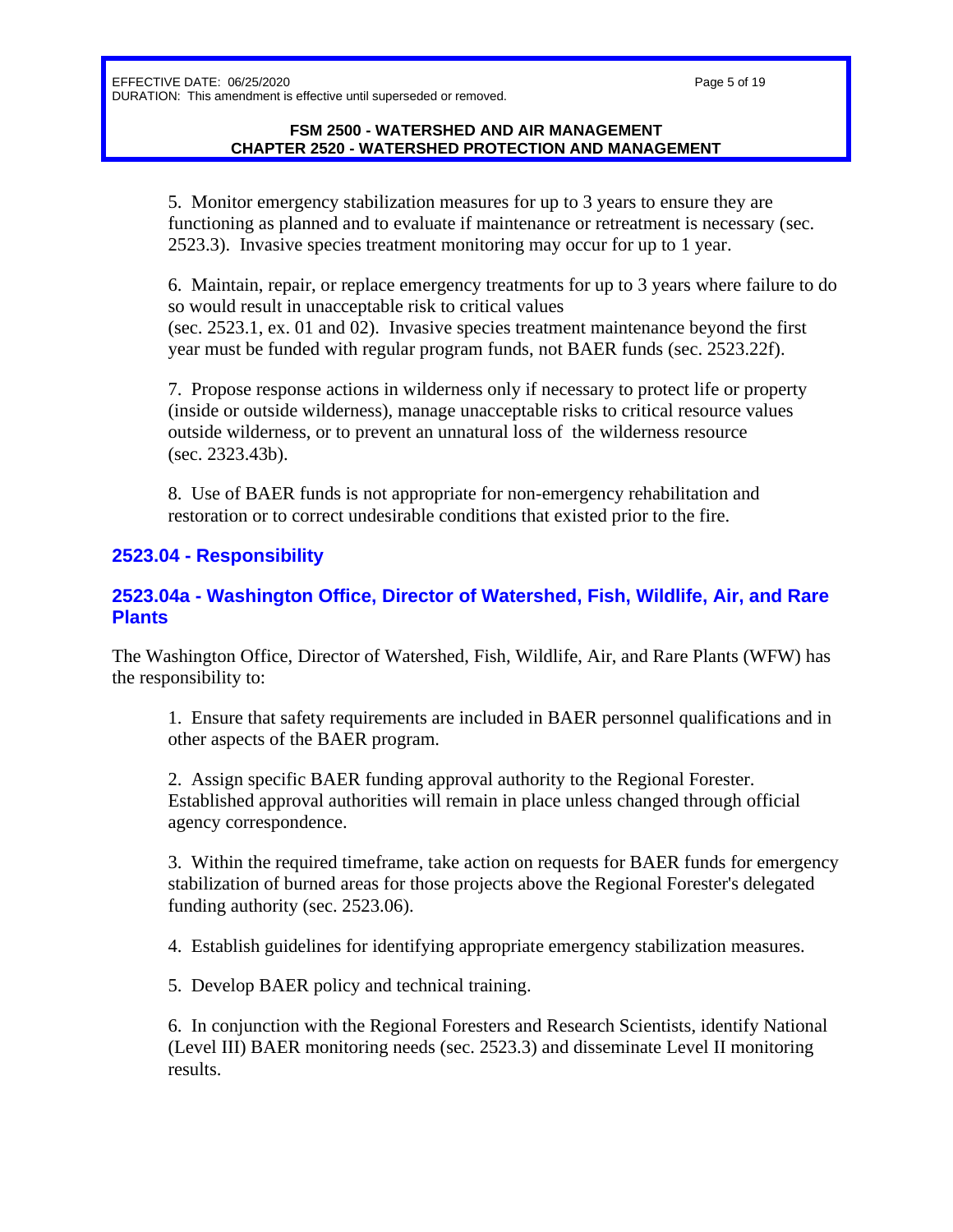#### **FSM 2500 - WATERSHED AND AIR MANAGEMENT CHAPTER 2520 - WATERSHED PROTECTION AND MANAGEMENT**

7. Provide program oversight including annual reporting and review of policy implementation. Monitor BAER planned costs and actual expenditures. Conduct periodic reviews to evaluate the consistency of program implementation among Regions and to identify needs for improved coordination and direction and conduct program reviews in coordination with the United States Department of the Interior.

8. Ensure the Forest Service is represented on the interagency BAER coordination group.

## <span id="page-5-0"></span>**2523.04b - Regional Foresters**

Regional Foresters have the responsibility to:

1. Emphasize safety in all BAER planning and training activities.

2. Review and take action on burned-area emergency funding requests within their delegated authority and transmit copies of approval information to the Washington Office, Director of WFW, within the required timeframes (sec. 2523.06).

3. Review for appropriateness, make recommendations, and transmit, Burned-Area Reports to the Washington Office, Director of WFW, when funds requested are above the Regional Forester's delegated funding approval authority, within the required timeframes (sec. 2523.06).

4. Provide regional level guidance for all BAER monitoring, identify regional (Level II) effectiveness monitoring needs, and assemble and disseminate Level II monitoring results (sec. 2523.3).

5. Consider granting extensions to the BAER report preparation timeline, if the proposed delay will not adversely affect opportunities to take actions before damage or loss is expected, when requested and justified.

6. Upon receipt from Forest, Grassland, Prairie, and Area Supervisors, transmit final accomplishment reports to the Washington Office, Director of WFW.

7. Provide BAER procedural and technical training consistent with national policy.

8. Monitor regional BAER planned costs and actual expenditures.

9. Conduct program and project reviews to evaluate consistency with National and Regional program direction and to identify needs for improved coordination and direction.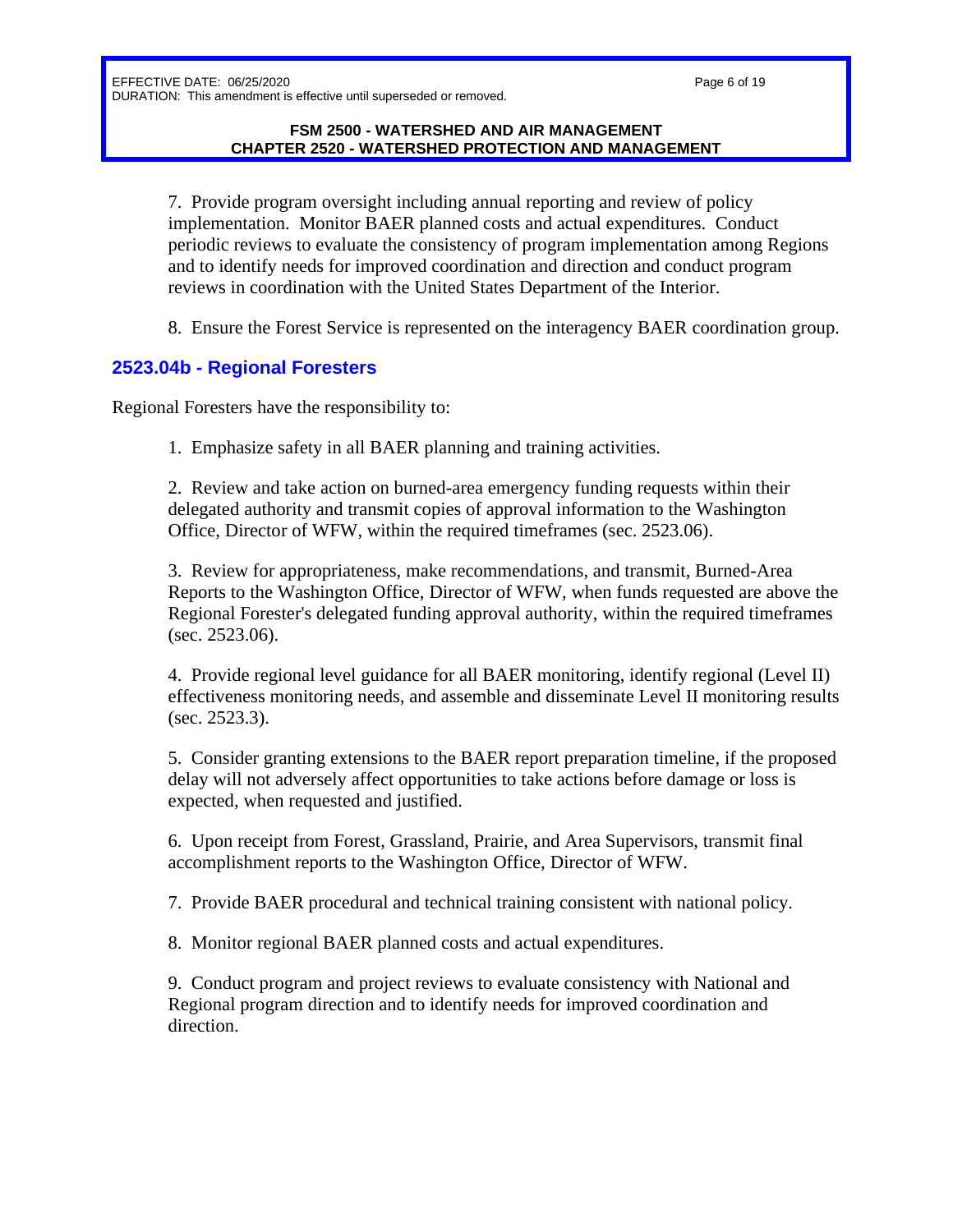Page 7 of 19

### **FSM 2500 - WATERSHED AND AIR MANAGEMENT CHAPTER 2520 - WATERSHED PROTECTION AND MANAGEMENT**

# <span id="page-6-0"></span>**2523.04c - Forest, Grassland, Prairie, and Area Supervisors**

Forest, Grassland, Prairie, and Area Supervisors have the responsibility to:

1. Identify Forest BAER personnel before the start of each fire season and provide the appropriate fire, safety, and BAER training.

2. Designate a BAER team, staffed appropriately for the fire size and anticipated risks, to perform a BAER assessment on all wildfires larger than 500 acres, and on smaller fires when threats to life and safety, property, or critical natural or cultural resources are likely to exist.

3. Ensure appropriate coordination between the Incident Management Team and the BAER assessment team.

4. Ensure early and continued communication with appropriate Federal, Tribal, State, county, and local emergency response agencies regarding potential threats off National Forest System land and Forest Service authorities.

5. Determine if a burned-area emergency exists, consider action alternatives and recommend actions consistent with BAER policy.

6. Conduct a cost/benefit analysis commensurate with the scope and complexity of the stabilization plan to address whether planned actions will substantially reduce risks and be cost effective.

7. Submit initial and interim forms FS 2500-8, Burned-Area Report and monitoring plan, if applicable, to the Regional Forester within required timeframes (sec. 2523.06).

8. Report project accomplishments and if appropriate, Level II monitoring reports to the Regional Forester within required timeframes (sec. 2523.06).

# <span id="page-6-1"></span>**2523.04d - Forest, Grassland, Prairie, Area Supervisors and District Rangers**

Forest, Grassland, Prairie, or Area Supervisors and District Rangers have the additional responsibility to:

1. Ensure that safety considerations are the first priority in all BAER activities.

2. Ensure that BAER assessment teams are familiar with the objectives of the applicable land management plan for the area.

3. Promptly implement approved and funded emergency actions before damages or losses are likely to occur. Re-evaluate the continued need to complete any planned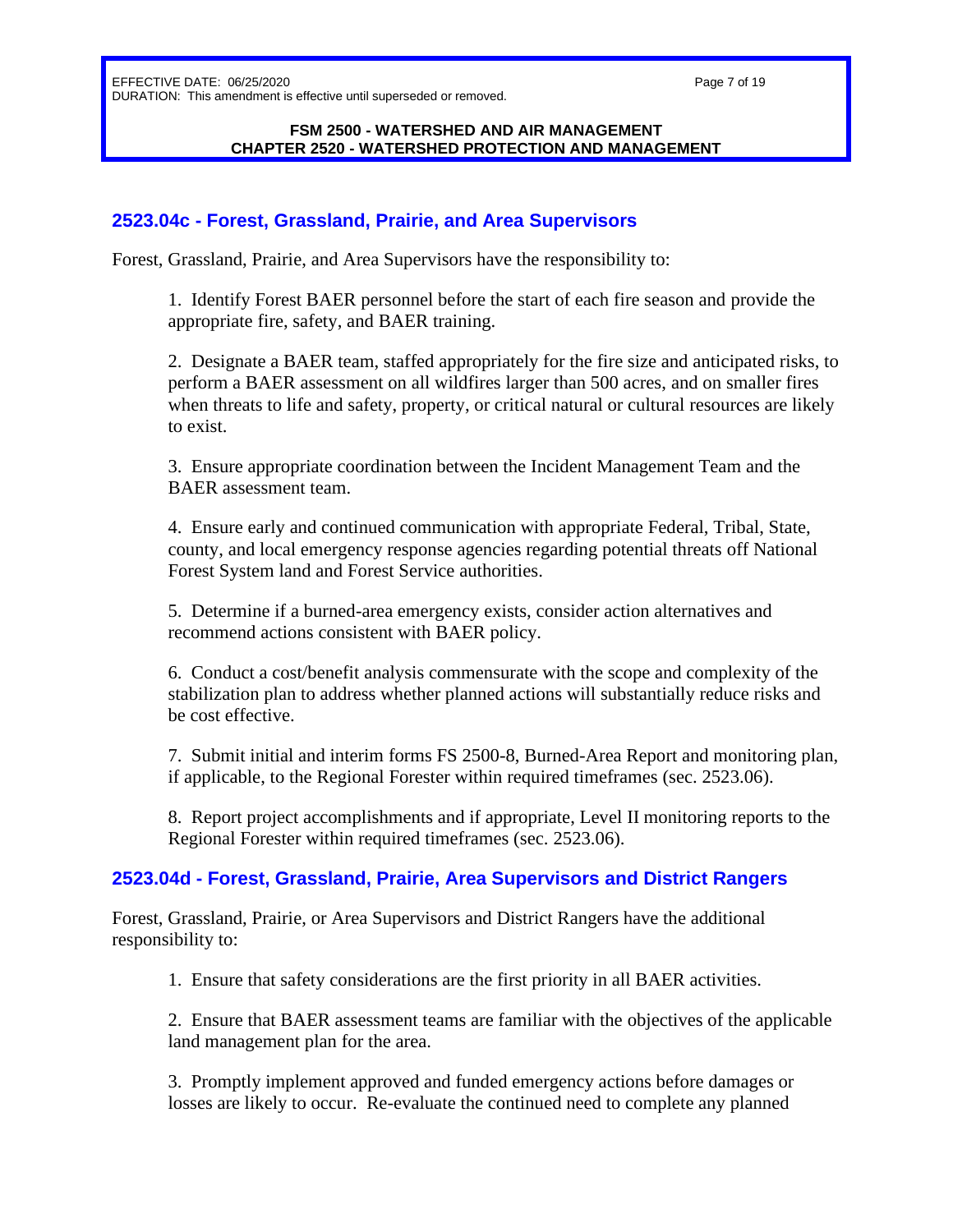#### **FSM 2500 - WATERSHED AND AIR MANAGEMENT CHAPTER 2520 - WATERSHED PROTECTION AND MANAGEMENT**

actions that were delayed, taking into account watershed recovery and the reduced probability or magnitude of risks.

4. Maintain emergency stabilization measures when necessary to keep them functioning as designed, using monitoring results to justify and plan any necessary follow-up action.

5. Monitor actions to determine if emergency measures have met the planned objectives or need adjustment (sec. 2523.3).

6. Report annual performance measures and monitoring results in applicable reporting systems.

## <span id="page-7-0"></span>**2523.05 - Definitions**

The following terms are used in this chapter:

Burned-Area Emergency. A situation when human life or safety, property, or critical natural or cultural resources are at an imminent and unacceptable risk due to post-wildfire related threats.

Burned-Area Rehabilitation. Efforts undertaken within 3 years of a wildfire to repair or improve fire-damaged lands unlikely to recover to management-approved conditions, or to repair or replace minor facilities damaged by fire. Rehabilitation is financed using non-emergency funding. (Wildland Fire Leadership Council. January, 2003).

Burned-Area Restoration. The continuation of rehabilitation activities beyond the initial 3 years or the repair or replacement of major facilities damaged by the fire. Restoration is financed using non-emergency funding. (Wildland Fire Leadership Council, January, 2003).

Emergency Stabilization. Planned actions to stabilize and prevent unacceptable degradation to natural and cultural resources, to minimize threats to life or property resulting from the effects of a fire, or to repair/replace/construct physical improvements necessary to prevent degradation of land or resources. Emergency stabilization actions must be taken within 1 year of containment of the fire. (Wildland Fire Leadership Council. January, 2003).

Risk. Potential danger as measured by the probability of damages or losses and the magnitude of the consequences.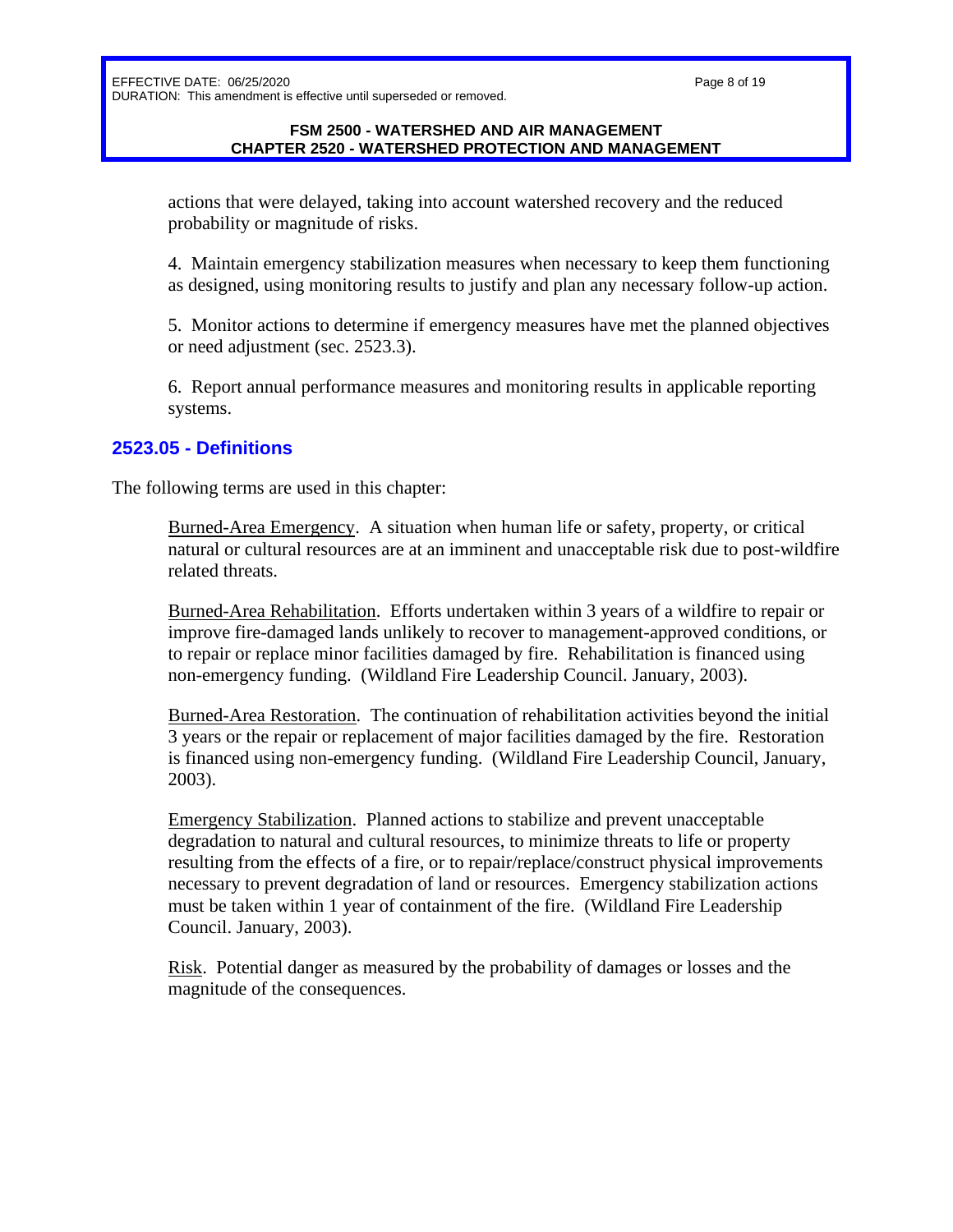#### **FSM 2500 - WATERSHED AND AIR MANAGEMENT CHAPTER 2520 - WATERSHED PROTECTION AND MANAGEMENT**

Wildfire. An unplanned ignition of a wildland fire (such as a fire caused by lightning, volcanoes, unauthorized, and accidental or human-caused fires), or and prescribed fire that has exceeded prescription parameters or otherwise meet the criteria for conversion to wildfires. (Guidance for Implementation of Federal Wildland Fire Management Policy. February, 2009).

## <span id="page-8-0"></span>**2523.06 - Timeframes**

1. Initial requests for BAER funding should be submitted to the Regional Forester within 7 calendar days after total containment of the fire, unless special arrangements have been negotiated (sec. 2521.04b).

2. Regional responses to BAER funding requests (in the form of decisions or referral to Washington Office, Director of WFW) should be completed within 3 business days of receipt.

3. Washington Office responses to BAER funding requests should be completed within 3 business days of receipt.

4. Approved actions should be implemented before damage or loss is likely to occur and no later than 1 year after containment of the fire.

5. Monitoring approved emergency stabilization may occur for up to 3 years (sec. 2523.03).

6. Maintenance, repair, or replacement of eligible emergency stabilization actions may occur for up to 3 years (sec. 2523.03).

7. A final accomplishment report should be submitted within the timeframe established during the project authorization, typically within 18 months of fire containment.

8. Level II and III BAER monitoring reports should be submitted to the Regional Forester annually at the end of each monitoring season.

## <span id="page-8-1"></span>**2523.1 - Burned-Area Emergency Assessment**

Burned-Area Emergency Assessments are rapid evaluations conducted to determine if critical values are at risk due to imminent post-fire threats and to develop appropriate actions to manage unacceptable risks. These assessments are not intended to provide a comprehensive evaluation of all fire or suppression damages, to evaluate post-fire damages after they occur, nor to identify long-term rehabilitation or restoration needs.

The assessment process includes the following steps: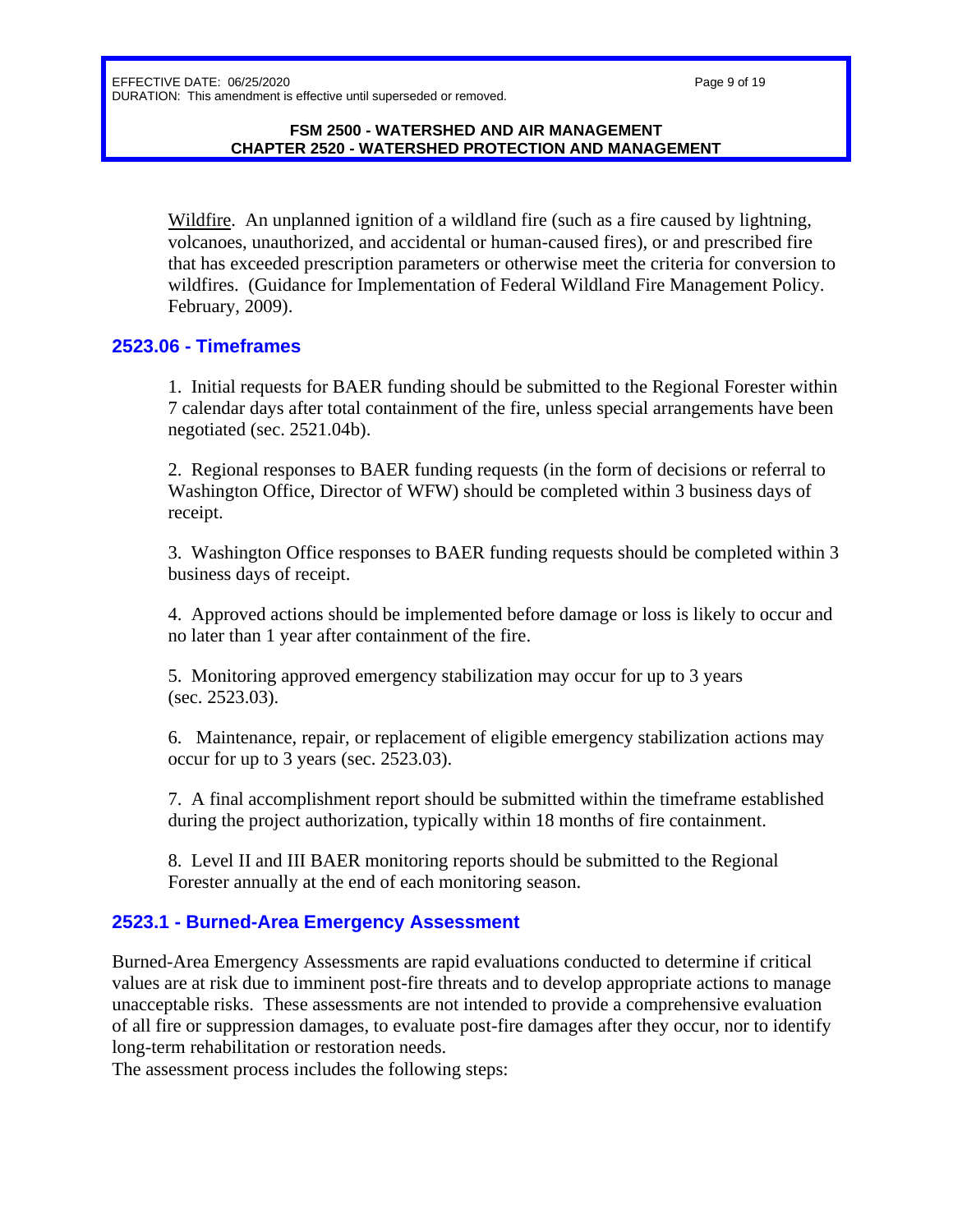### **FSM 2500 - WATERSHED AND AIR MANAGEMENT CHAPTER 2520 - WATERSHED PROTECTION AND MANAGEMENT**

1. Critical Value Identification. Identify critical values on National Forest System lands (ex. 01). Consult with Tribes for assistance in identifying sensitive cultural resource values.

2. Threat Identification. Identify potential threats to critical values, the probability of their occurrence, and the magnitude or cost of the potential damages. Threats may be natural or human caused, but must be related to changed conditions caused by the fire.

3. Risk Evaluation and Emergency Determination. Risks are evaluated using the risk assessment matrix (ex. 02) to determine the level of risk to each critical value. Identify unacceptable risks that signify a burned-area emergency exists. Unacceptable risks are associated with risk assessment designations of very high or high. Unacceptable risks may also be associated with intermediate risks if human life or safety is threatened.

4. Response Action Prescription. When unacceptable risks are identified, prescribe actions that manage the risk either by reducing the probability of occurrence or lessening the anticipated consequences. The following anticipated levels of risk should be used to guide response action decisions:

a. Very High and High Risk. Response actions should be considered.

b. Intermediate Risk. Response actions may be needed if human life or safety is affected.

c. Low and Very Low Risk. Response actions are rarely justified.

5. Response Action Proposals. Develop objectives that address the identified risks and design action plans that meet those objectives. Apply a cost/benefit analysis commensurate with the cost and complexity of planned actions to address whether they are likely to substantially reduce risks and be cost effective. Actions should be evaluated based on their:

- a. Ability to be implemented in a timely manner;
- b. Effectiveness in reducing the risk;
- c. Practical and technical feasibility; and
- d. Cost.

6. Documentation and Funding Request. Complete form FS-2500-8, Burned-Area Report, which provides a summary of the burned area emergency assessment and documents the funding request.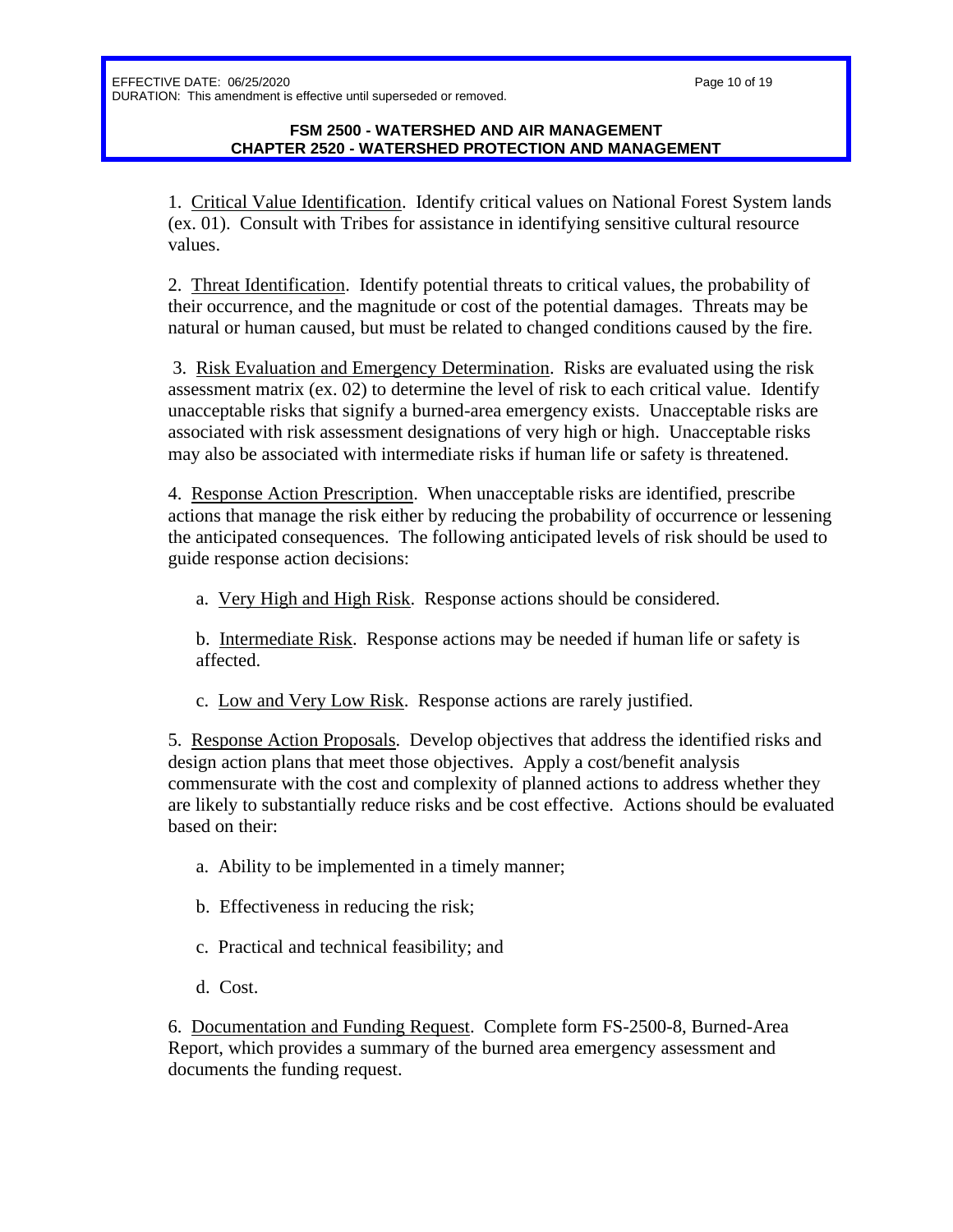Page 11 of 19

### **FSM 2500 - WATERSHED AND AIR MANAGEMENT CHAPTER 2520 - WATERSHED PROTECTION AND MANAGEMENT**

# **2523.1 – Exhibit 01**

## **Critical Values to be Considered During Burned-Area Emergency Response**

# **CRITICAL VALUES**

## **HUMAN LIFE AND SAFETY**

Human life and safety on National Forest System (NFS) lands.

## **PROPERTY**

Buildings, water systems, utility systems, road and trail prisms, dams, wells or other significant Forest Service-owned investments on NFS lands.

## **NATURAL RESOURCES**

Water used for municipal, domestic, hydropower, or agricultural supply or waters with special Federal or State designations on NFS lands.

Soil productivity and hydrologic function on NFS lands.

Critical habitat or suitable occupied habitat for federally listed threatened or endangered terrestrial, aquatic animal, or plant species on NFS lands.

Native or naturalized communities on NFS lands where invasive species or noxious weeds are absent or present in only minor amounts.

# **CULTURAL AND HERITAGE RESOURCES**

Cultural resources which are listed on or potentially eligible for the National Register of Historic Places, Traditional Cultural Properties, or Indian Sacred Sites on NFS lands.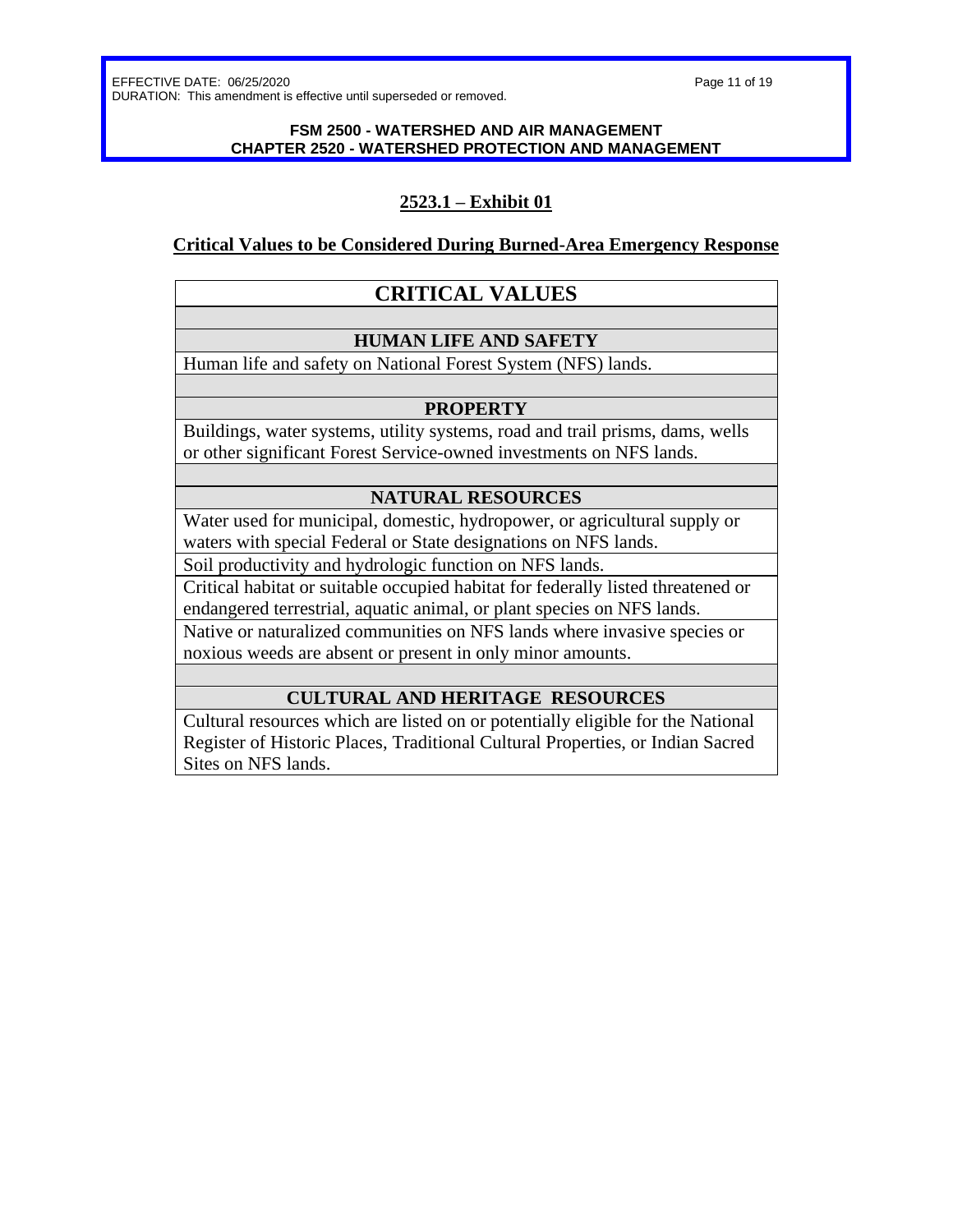Page 12 of 19

### **FSM 2500 - WATERSHED AND AIR MANAGEMENT CHAPTER 2520 - WATERSHED PROTECTION AND MANAGEMENT**

# **2523.1 - Exhibit 02**

## **BAER Risk Assessment**

| <b>Probability</b> | <b>Magnitude of Consequences</b> |                     |                 |  |  |
|--------------------|----------------------------------|---------------------|-----------------|--|--|
| of Damage          | Major                            | Moderate            | Minor           |  |  |
| or Loss            | <b>RISK</b>                      |                     |                 |  |  |
| Very Likely        | <b>Very High</b>                 | <b>Very High</b>    | Low             |  |  |
| Likely             | <b>Very High</b>                 | <b>High</b>         | Low             |  |  |
| Possible           | <b>High</b>                      | <b>Intermediate</b> | Low             |  |  |
| Unlikely           | <b>Intermediate</b>              | Low                 | <b>Very Low</b> |  |  |

**Probability of Damage or Loss:** The following descriptions provide a framework to estimate the relative probability that damage or loss would occur within 1 to 3 years (depending on the resource):

- Very likely. Nearly certain occurrence  $(90\% 100\%)$
- Likely. Likely occurrence (50% 89%)
- Possible. Possible occurrence (10% 49%)
- Unlikely. Unlikely occurrence  $(0\% 9\%)$

## **Magnitude of Consequences:**

.

- Major. Loss of life or injury to humans; substantial property damage; irreversible damage to critical natural or cultural resources.
- Moderate. Injury or illness to humans; moderate property damage; damage to critical natural or cultural resources resulting in considerable or long term effects.
- Minor. Property damage is limited in economic value and/or to few investments; damage to critical natural or cultural resources resulting in minimal, recoverable or localized effects.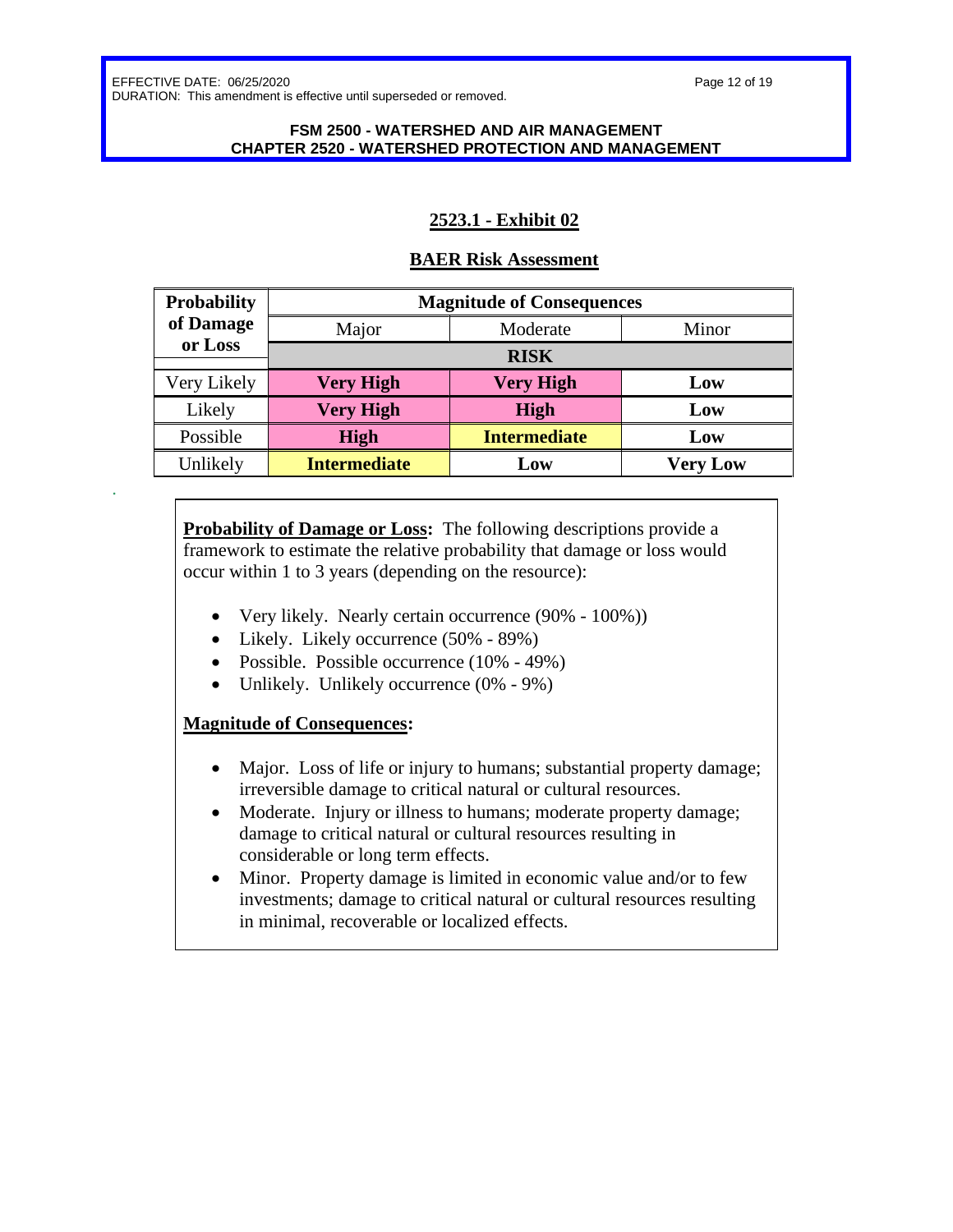Page 13 of 19

### **FSM 2500 - WATERSHED AND AIR MANAGEMENT CHAPTER 2520 - WATERSHED PROTECTION AND MANAGEMENT**

# <span id="page-12-0"></span>**2523.2 - Emergency Response Actions**

Emergency response actions are response actions necessary to control the immediate impacts of a post-wildfire emergency and are subject to the provisions in 36 CFR 220.4 b(1) regarding National Environment Policy Act requirements. Response actions may be administrative or physical stabilization actions. They are normally short-term or temporary measures that generally do not require maintenance or can be discontinued after objectives have been met. When scheduling emergency response actions, those that protect life and safety should have highest priority.

When potential hazards to life or safety on NFS lands are identified, notification of hazardous or unsafe conditions should accompany any other contemplated actions. For potential flooding or other threats that may continue downstream of NFS lands, coordinate and cooperate with the appropriate response agencies.

1. Emergency Response Strategy. Observe the following order in prescribing BAER action strategies:

a. Natural recovery. In situations where no burned-area emergency exists or where practical or effective measures are not feasible, rely on natural recovery. Hazard notification to National Forest users may be appropriate in conjunction with this strategy.

b. Administrative closures. In situations where a burned-area emergency exists and it is possible to restrict access to protect life and safety, or where valid uses will significantly interfere with emergency stabilization objectives or delay critical recovery, administrative closures should be the first consideration. Other measures should only be considered in these situations where administrative closures are not possible or are not effective.

c. Other measures. For other emergency situations, demonstrated effective measures should be applied to manage unacceptable risks to human life, property, and critical natural, cultural and heritage resources.

### 2. Response Action Considerations.

a. Plant materials. Natural recovery by native species is preferred. When practical, use seeds and plants in burned-area emergency stabilization projects that originate from genetically local sources of native species. When native materials are not available or suitable, give preference to non-native species that meet the stabilization objectives, are non-persistent, and are not likely to spread beyond the treated area (FSM 2070).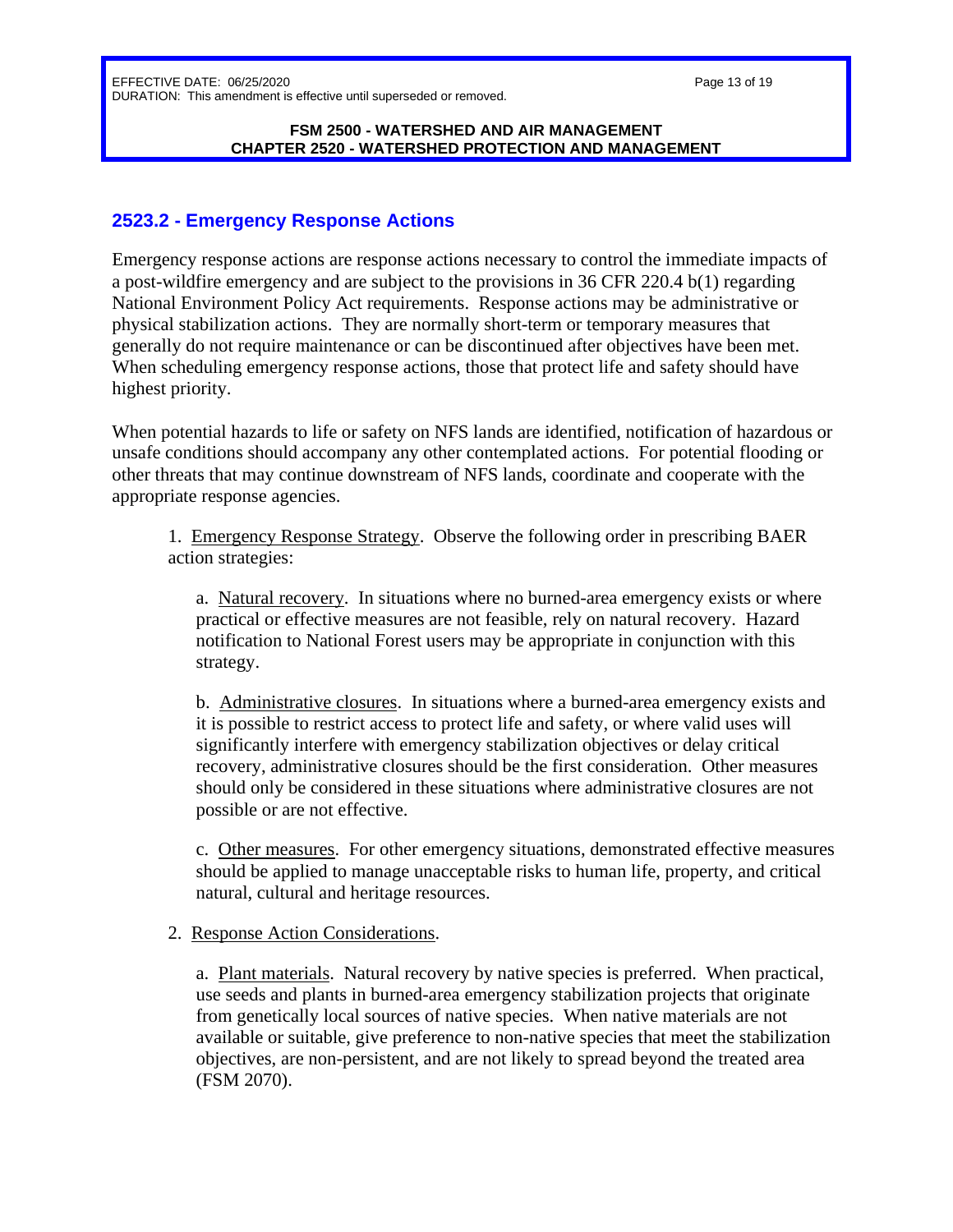Page 14 of 19

### **FSM 2500 - WATERSHED AND AIR MANAGEMENT CHAPTER 2520 - WATERSHED PROTECTION AND MANAGEMENT**

Comply with FSM 2081, Executive Order 13112, and applicable State noxious weed prevention requirements in setting standards for seed, straw, and other plant materials.

b. Administrative closures. When administrative closures are justified as an emergency response, BAER funding is appropriate for implementing the minimum action necessary to reduce risk to an acceptable level, including preparing closure orders, posting the closed area, and public notification.

c. Facility replacement. Replacement of destroyed or damaged minor facilities, such as signs or guardrails, is an appropriate measure when the loss of those facilities causes a human safety risk and there are no other protection options.

d. Consultation. Consult with other Federal agencies, Tribal governments, and State and local governmental entities as appropriate to ensure that emergency response actions are compatible with the Endangered Species Act, National Historic Preservation Act, Clean Water Act, and other laws as applicable. Initiate any necessary supporting processes prior to ground-disturbing actions and only within areas considered for treatment.

e. Wilderness. Response actions in wilderness may be appropriate if there is an unacceptable risk to the wilderness resource or if conducting emergency stabilization in wilderness would provide the best option for protection of life, property, or other critical resources outside of wilderness (FSM 2323.43). Non-structural prevention and stabilization is always preferred over structural measures. See FSM 2326 for guidance on the use of motorized equipment in wilderness.

f. Invasive species. BAER funds may be used for invasive species detection surveys and, if warranted, invasive species rapid response actions within the first year following the fire. Invasive species detection, monitoring, treatment, re-treatment, or maintenance beyond the first year must be funded with other program appropriations. See FSM 2900 for direction on invasive species management.

# <span id="page-13-0"></span>**2523.3 - Monitoring**

There are two kinds of BAER monitoring:

- 1. Implementation, and
- 2. Effectiveness.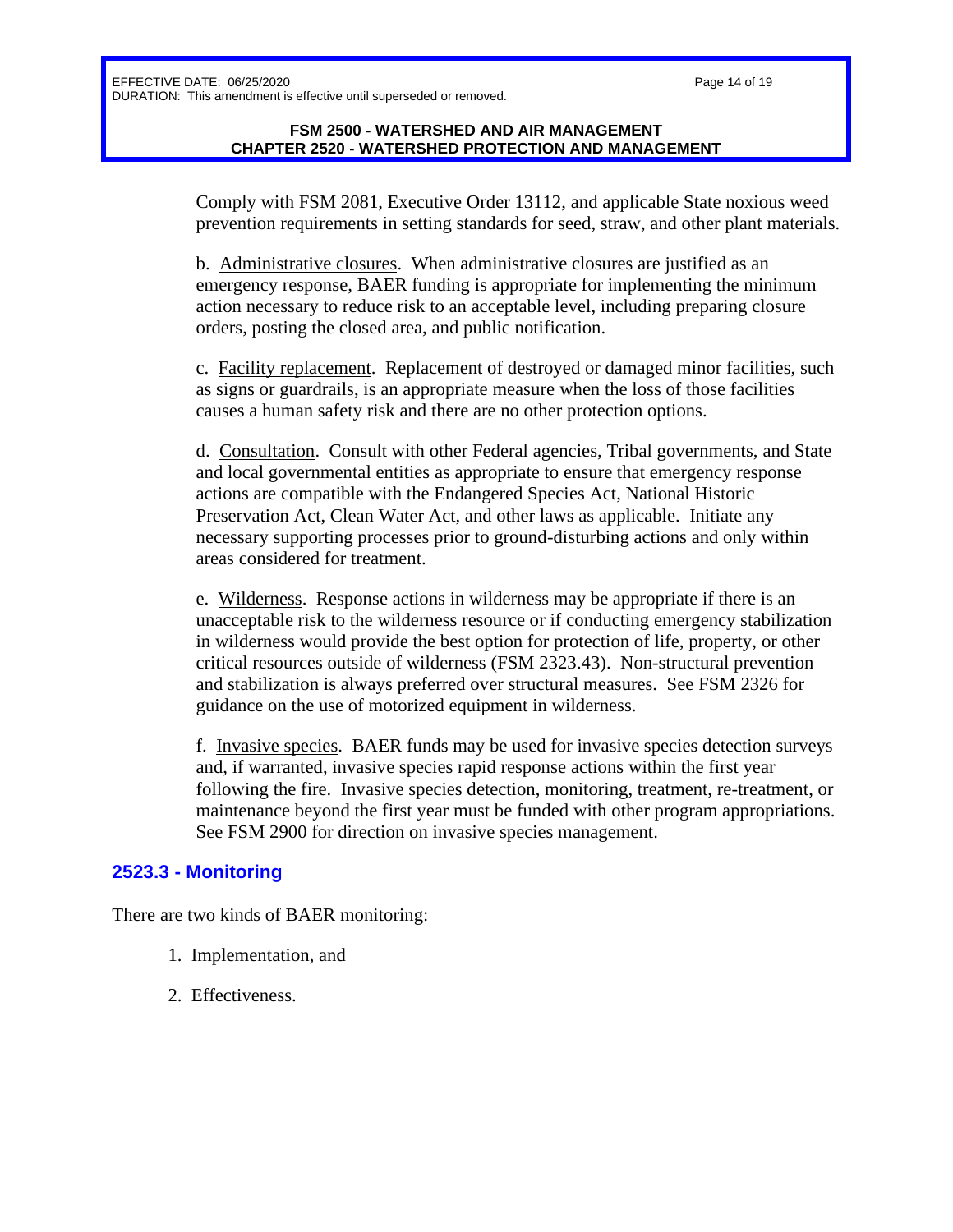#### **FSM 2500 - WATERSHED AND AIR MANAGEMENT CHAPTER 2520 - WATERSHED PROTECTION AND MANAGEMENT**

Implementation monitoring is done to verify that the response action was implemented as planned and to document the actual cost of the measure. The cost for BAER implementation monitoring should be included as part of the planned implementation cost for each measure and is not requested separately on form FS 2500-8.

Effectiveness monitoring is done to determine if actions are functioning as planned and are sufficiently meeting response objectives. There are three levels of BAER effectiveness monitoring.

1. Level I monitoring is the most common type of BAER monitoring and is conducted to determine if an implemented action is meeting its site-specific objective or if there is a need for follow-up or re-treatment. Level I monitoring usually uses qualitative techniques, is relatively brief in duration, and is intended only for a specific project.

2. Level II monitoring collects information to confirm overall effectiveness of certain regionally important response action in meeting BAER objectives. Level II monitoring utilizes more quantitative methodologies designed to address specific issues.

3. Level III monitoring collects information important at a national scale. Level III monitoring uses rigorous sampling designs, protocols, and analysis techniques to determine whether specific response actions are functioning as intended in meeting BAER objectives, and whether the techniques are suitable for application elsewhere. The need for this level of monitoring is identified and coordinated nationally.

Any planned effectiveness monitoring costs should be identified separately on form FS 2500-8 and must include a monitoring plan containing:

- 1. Monitoring questions;
- 2. Measurable indicators;
- 3. Data collection techniques consistent with appropriate protocols;
- 4. Analysis, evaluation, and reporting techniques; and
- <span id="page-14-0"></span>5. Monitoring report timeframes.

Funding for monitoring beyond the first year of a wildfire is contingent upon submission of a monitoring report with results demonstrating that further monitoring is warranted.

# **2523.4 - Suppression-Damaged Areas**

Rehabilitation of suppression-caused damage is the responsibility of the fire incident commander and is charged to the incident. Suppression rehabilitation assessment, design, and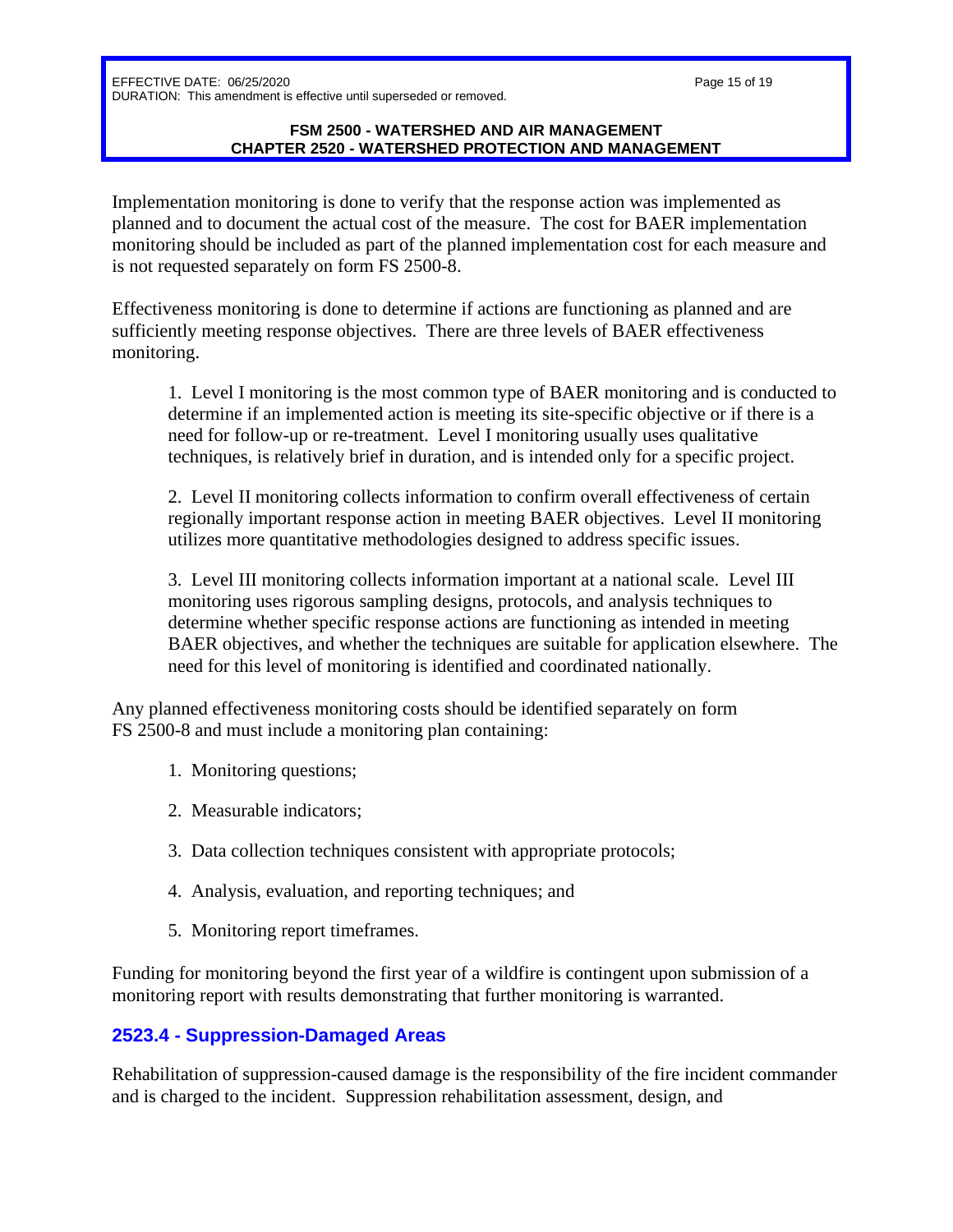### **FSM 2500 - WATERSHED AND AIR MANAGEMENT CHAPTER 2520 - WATERSHED PROTECTION AND MANAGEMENT**

implementation, including those delayed due to seasonal considerations, are charged to the incident (FSH 6509.11g, sec. 51.34).

## <span id="page-15-0"></span>**2523.5** - **Use of Funds**

Comply with the Service-wide Appropriation Use Handbook (FSH 6509.11g) and the following direction in determining the appropriate use of emergency fire suppression funds for burned area emergency stabilization based on jurisdiction of the burned lands.

## <span id="page-15-1"></span>**2523.51 - National Forest System Lands**

Following are the appropriate activities and limitations for use of BAER funding on National Forest System lands:

1. Salaries, travel, and expenses of personnel assigned to BAER teams, as well as costs associated with implementation, maintenance, and monitoring of approved response actions should be financed from an assigned BAER incident job code.

2. BAER funds may be used for monitoring, maintenance, repair, replacement, or removal of implemented emergency stabilization measures for up to 3 years post-fire, when appropriate (sec. 2523.22f). Submit an interim report to justify and request funding for eligible activities.

3. Prescribed fires do not qualify for BAER assessment or emergency response actions unless they have been converted to wildfires. In those cases, BAER action activities may occur only on the wildfire portion of the fire.

4. Any emergency stabilization or other emergency action not implemented within the required time frame (sec. 2523.06) and non-emergency rehabilitation or restoration must be financed using non-BAER funds.

## <span id="page-15-2"></span>**2523.52 - Other Federal Lands**

When appropriate, coordinate BAER assessment and implementation with other Federal agencies, Tribal governments, and State and local agencies. Clearly identify responsibilities of each entity and fiscal arrangements for coordination, assessment, and implementation.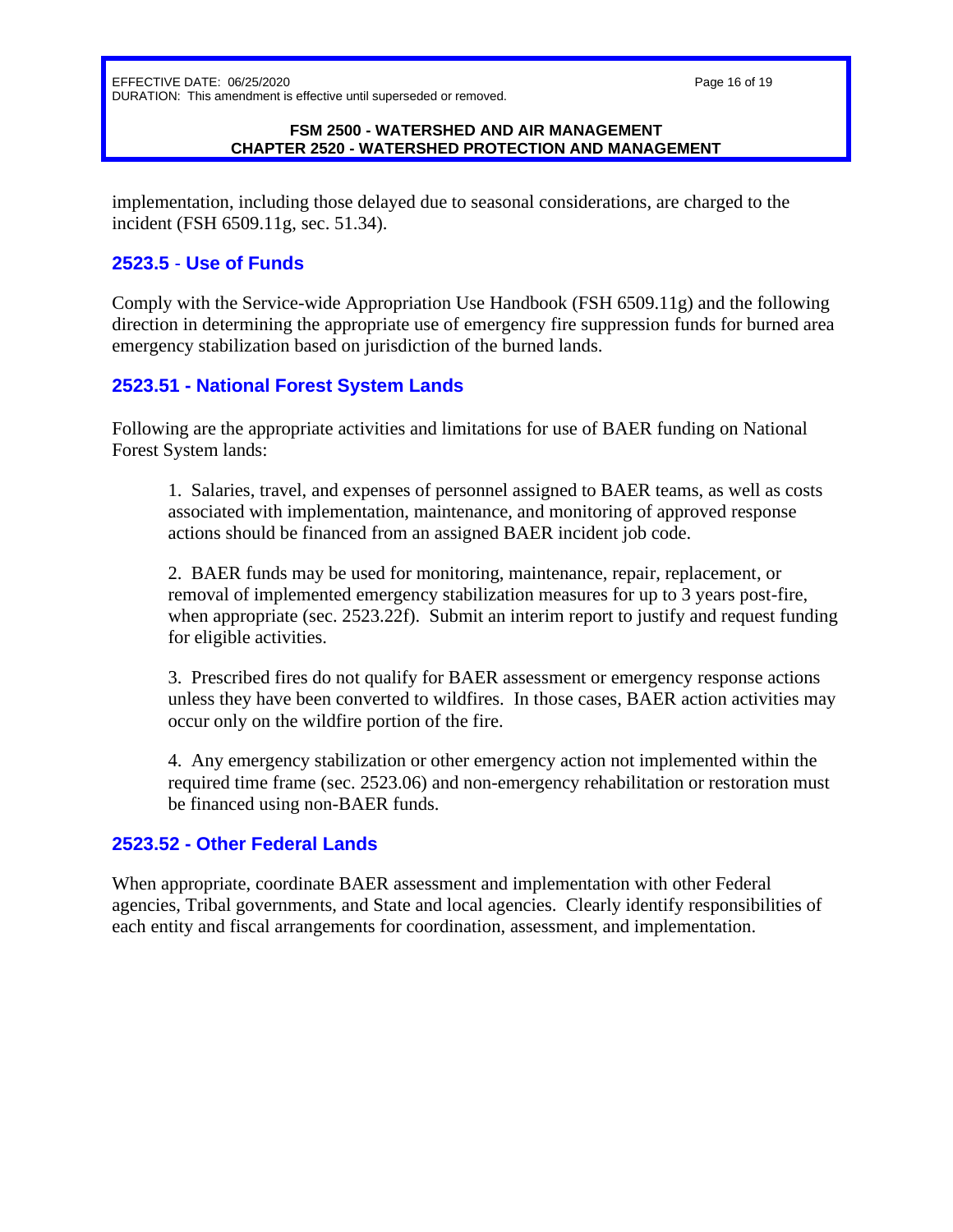### **FSM 2500 - WATERSHED AND AIR MANAGEMENT CHAPTER 2520 - WATERSHED PROTECTION AND MANAGEMENT**

The interagency agreement between the United States Department of the Interior, Bureau of Land Management, Bureau of Indian Affairs, National Park Service, U.S. Fish and Wildlife Service, and the United States Department of Agriculture, Forest Service, effective May 6, 2010, (Forest Service Agreement No. 10-1A-11130206-32) provides the basis for cooperation among the agencies on all aspects of wildland fire management, and governs the financial arrangements for cooperative BAER planning and implementation. Under this agreement, agencies shall not bill each other for emergency stabilization services rendered to the signatory agencies except under certain situations when internal agency funding has been exhausted.

## <span id="page-16-0"></span>**2523.53** - **Non-Federal Lands**

As appropriate, include consideration of non-Federal intermingled or adjacent, burned lands in burned-area surveys and reports when needed to determine post-fire risks to NFS values. For post-fire risks on non-Federal lands, coordinate with other affected government agencies and tribes to identify shared risk management responsibilities.

When appropriate, inform the non-Federal landowner or Manager of the existence of the Emergency Watershed Protection Program administered by the Natural Resource Conservation Service. Funds from this program may be used to help finance watershed protection work on State, Tribal and private lands.

Under the Wyden Watershed Restoration and Enhancement Agreement authority (Pub. L. No. 105-277), Forest Service funding may be used to accomplish work on non-NFS lands if the work is essential to protect NFS lands, NFS roads, or safety of NFS visitors. Use of BAER funding to implement emergency stabilization on non-Federal burned lands is appropriate when there is a clear benefit to safety or critical resources on NFS lands, when actions conducted on NFS lands would otherwise not be effective, and when appropriate Wyden authority agreements with the affected landowners are executed. See applicable provisions in FSM 1580 and FSH 1509.11 for specific guidance on provisions under these agreements.

## <span id="page-16-1"></span>**2523.6 - Human Resources**

# <span id="page-16-2"></span>**2523.61 - Safety**

Health and Safety of BAER personnel and contractors is the highest priority. See FSH 6709.11, Health and Safety Code for General Policy on safety in the field, FSH 5109.17 (Fire and Aviation Qualification Handbook) and *Interagency Standards for Fire and Aviation Operations*, NFES 2724 (Redbook) for fitness, safety training, personal protective equipment, and other safety requirements related to BAER assessment work in uncontrolled fire situations. The Interagency Incident Business Management Handbook (FSH 5109.34) contains direction for work, driving, and rest requirements that apply to BAER personnel. In addition, Supervisors should monitor employees for signs of fatigue and take immediate actions to minimize the effects of acute or cumulative fatigue.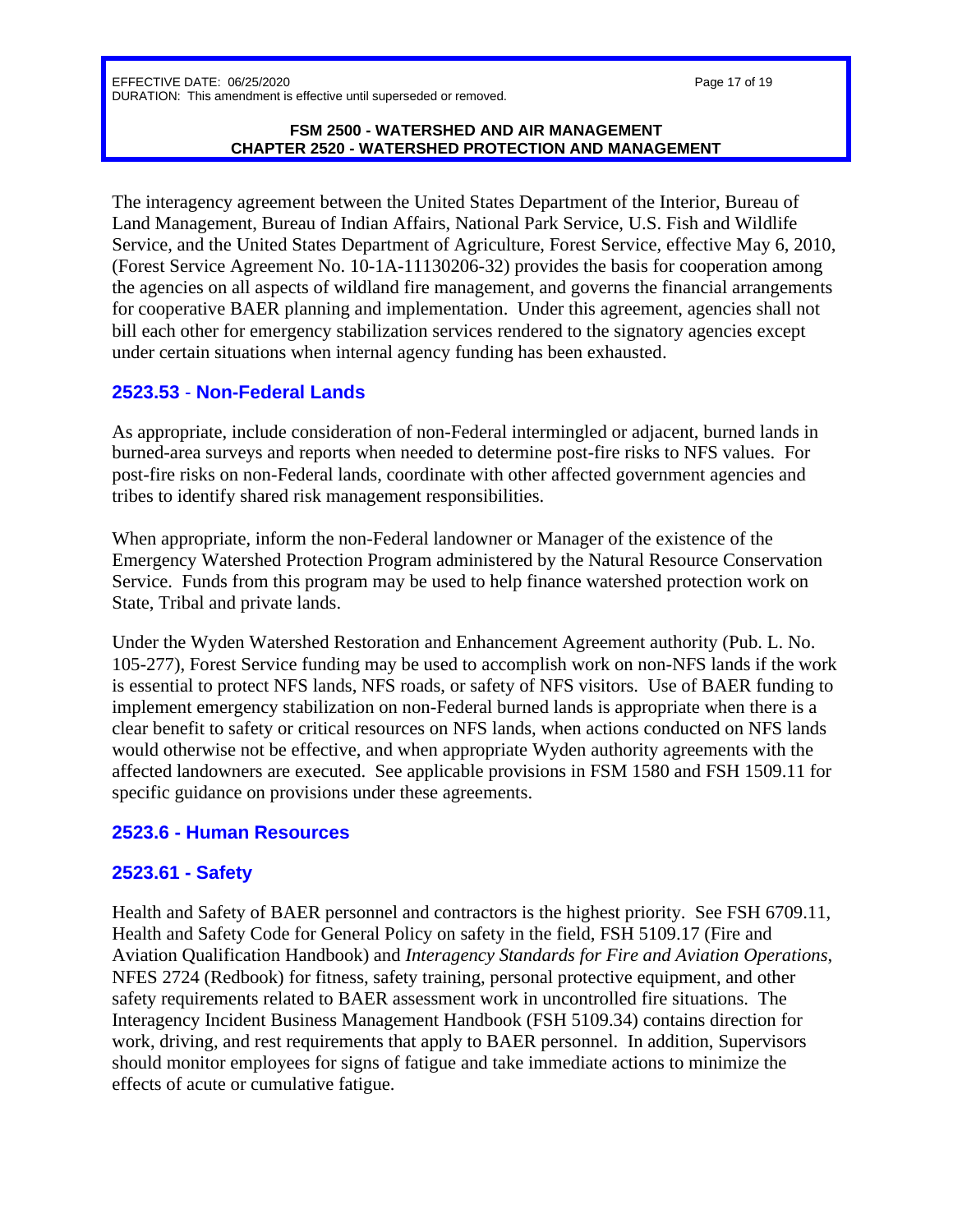Page 18 of 19

### **FSM 2500 - WATERSHED AND AIR MANAGEMENT CHAPTER 2520 - WATERSHED PROTECTION AND MANAGEMENT**

## <span id="page-17-0"></span>**2523.62 - Pay Provisions**

The special overtime pay provisions of Public Law No. 106-558 (Fire Fighter Pay Equity Act) apply to employees involved in the preparation and approval of emergency stabilization plans. The overtime provisions apply only during the initial emergency assessment period, until the emergency stabilization plan is submitted for approval (FSH 5109.34, ch. 10, sec. 12.11-2). These overtime pay provisions do not apply to employees involved with BAER implementation or monitoring.

Payment for hazardous duty differentials for BAER personnel must follow the regulations contained in 5 CFR 550, utilizing the established hazard and hardship categories identified in Appendix A of subpart I (5 CFR 550.901-907). The fire-fighting category applies only to personnel directly participating in fighting fires and does not apply to BAER personnel, regardless of the fire containment/control status in the area where the BAER assessment is being performed. Additionally, participation in helicopter or fixed-wing reconnaissance during normal weather and flight conditions does not qualify for hazard pay. If unusual or adverse conditions are present, BAER aerial reconnaissance should be delayed until conditions are safe. If it is determined that an allowable hazardous duty category applies to BAER assessment or implementation work, the determination for pay differential must be authorized in advance by the Forest Supervisor. Required documentation to support this determination includes a job hazard analysis, citation of the specific hazard involved (5 CFR part 550, Subpart I, Appendix A), names of the affected employees, and nature of the work performed under hazardous duties.

# <span id="page-17-1"></span>**2523.7 - Reporting**

A final accomplishment report documenting actions implemented and actual costs must be submitted to the Regional Offices and shared with Washington Office, Director of WFW following the completion of BAER actions (FSM 2523.06). For late-season and/or complex BAER projects, interim accomplishment reports may be required.

BAER monitoring reports should be submitted to the Regional Forester annually at the end of each monitoring season.

Annual performance reporting must be accomplished using the applicable reporting system for each performance measure.